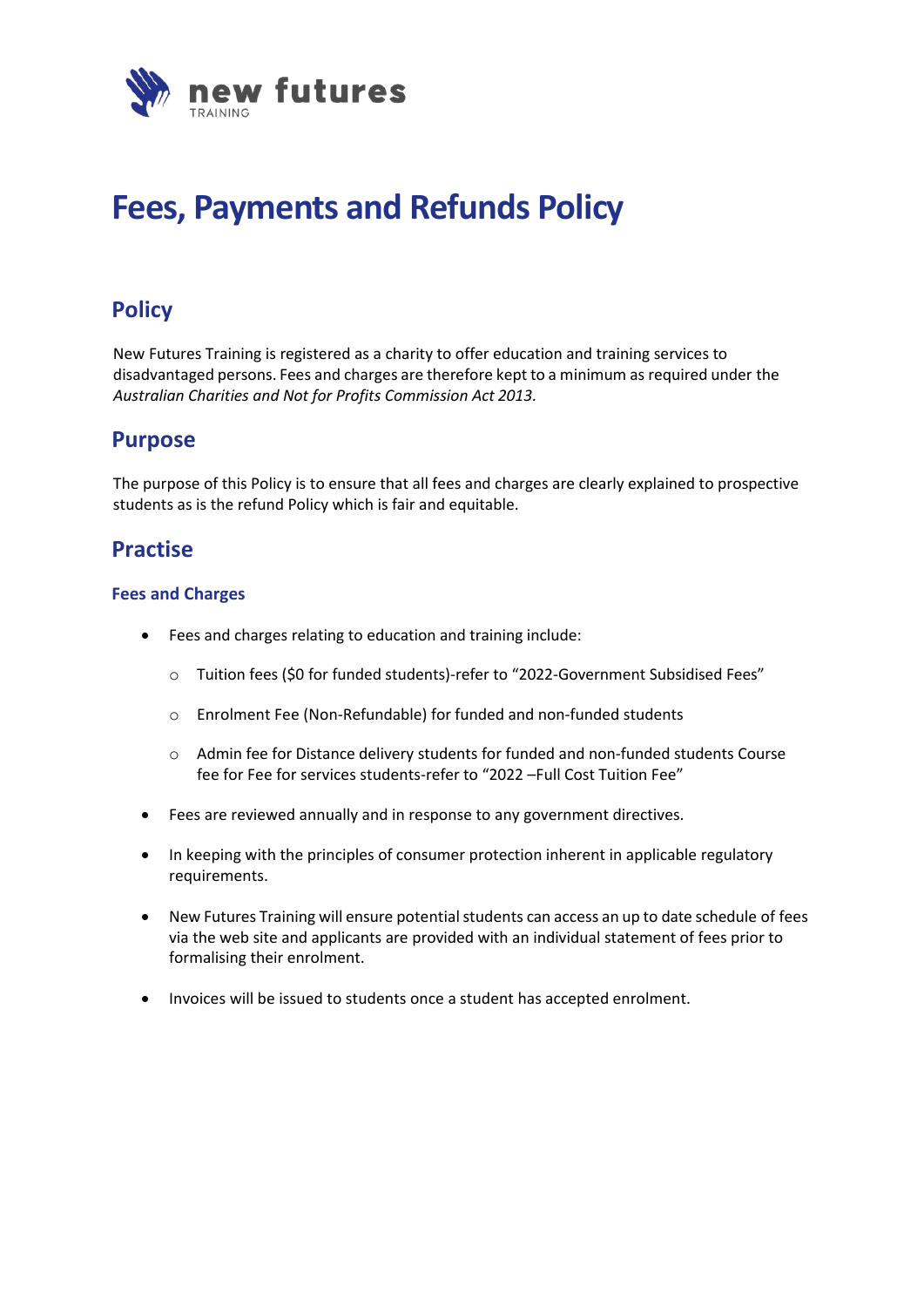# **Payment Terms (Fee for Service)**

- Fee-for-Service students (i.e. students not eligible for government subsidised training) must pay a deposit of minimum \$250 upon signing student agreement. All fees are expected to be paid half way through student's course. New Futures Training accepts payment of no more than \$1000 from fee for service students prior to the commencement of the course. New Futures Training will issue students with a full
- Invoice at the time of enrolments and then students have to follow the agreed payment schedule.
- Students will only be issued another invoice if they fail to pay their instalments on time.
- If you experience difficulties meeting the payment, please contact the Student Services office for details about payment plans.
- Fees are reviewed periodically and may be subject to change in accordance with government requirements.
- No additional payments are required for students who need to re-sit exams or resubmit work. Students who cannot meet unit requirements after 3 attempts will be deemed "Not Competent", and will need to re-enrol in that unit.
- An enrolment fee is required for re-enrolment in a unit.
- Please note, a Certificate, Statement of Results or Statement of Attainment cannot be issued if fees have not been paid.
- An enrolment fee is required for re-enrolment in a unit.

#### **Payment Terms (Government Subsidised Students)**

- For Government Subsidised students, the fees stated in the Statement of Fees section will remain constant for the calendar year of your enrolment.
- Non-refundable enrolment fee have to be paid in full on the enrolment day.
- No additional payments are required for students who need to re-sit exams or resubmit work. Students who cannot meet unit requirements after 3 attempts will be deemed "Not Competent", and will need to re-enrol in that unit.
- Fees are reviewed periodically and may be subject to change in accordance with
- Government requirements.
- An enrolment fee is required for re-enrolment in a unit.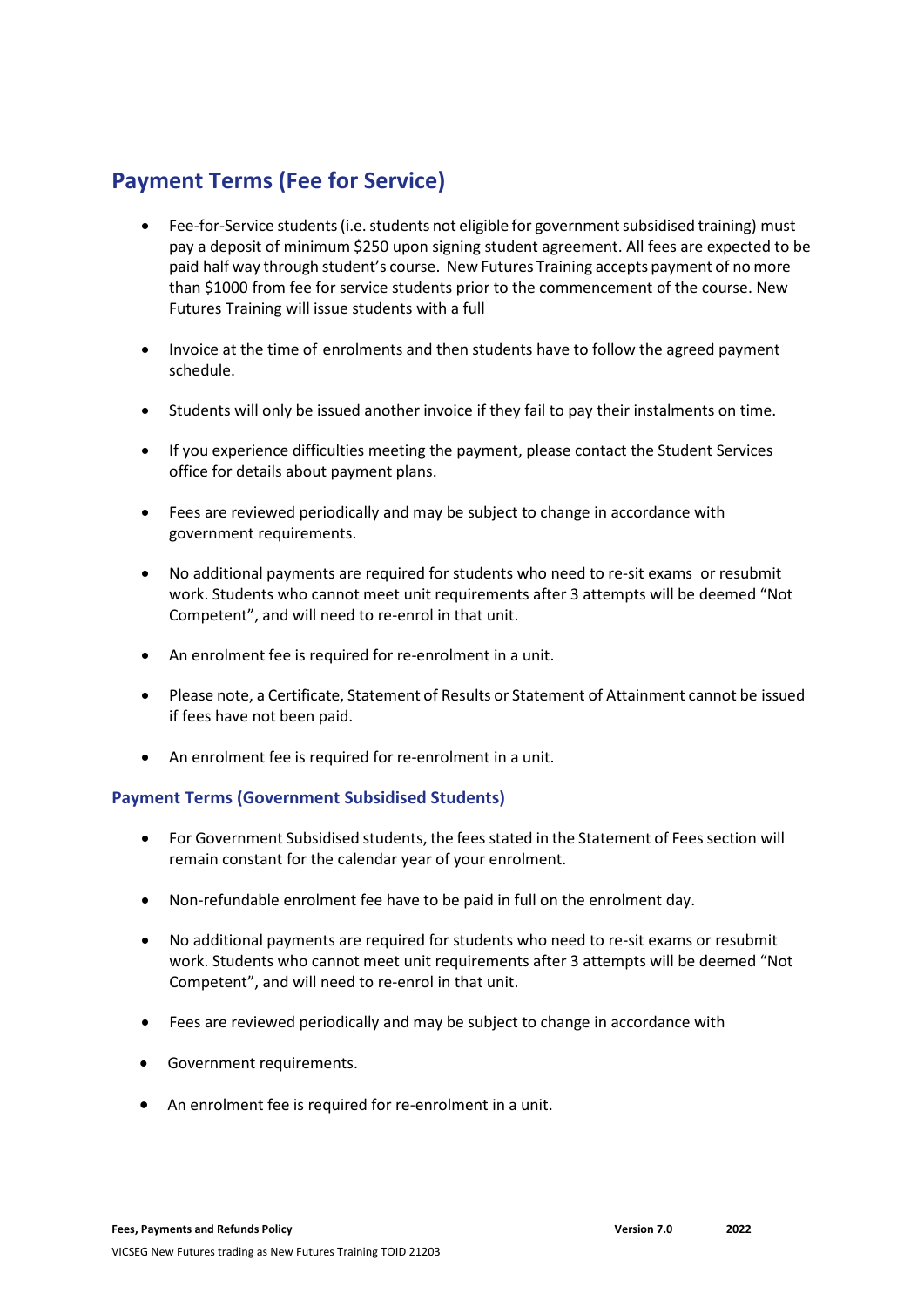### **Refunds (Government Subsidised Students)**

Enrolment fees are non-refundable

|                                                                                                                                                                                                                    | <b>Fee For Services</b>                                                                                                                                                                                                                                                                                                                                                                                                                     | <b>Government Funded</b>                                                                                                                                                                                                                                                                                                                                                                                                                    |
|--------------------------------------------------------------------------------------------------------------------------------------------------------------------------------------------------------------------|---------------------------------------------------------------------------------------------------------------------------------------------------------------------------------------------------------------------------------------------------------------------------------------------------------------------------------------------------------------------------------------------------------------------------------------------|---------------------------------------------------------------------------------------------------------------------------------------------------------------------------------------------------------------------------------------------------------------------------------------------------------------------------------------------------------------------------------------------------------------------------------------------|
| Withdrawal of student prior<br>to proposed commencement<br>of the course                                                                                                                                           | Enrolment Fee - Not refundable<br>Admin Fee if applicable -<br>Refundable                                                                                                                                                                                                                                                                                                                                                                   | Enrolment Fee- Not refundable                                                                                                                                                                                                                                                                                                                                                                                                               |
| Withdrawal of student within 3<br>weeks after proposed<br>commencement of the course                                                                                                                               | Enrolment Fee - Not refundable<br>Admin Fee if applicable- 50%<br>Refundable                                                                                                                                                                                                                                                                                                                                                                | Enrolment Fee-Not refundable                                                                                                                                                                                                                                                                                                                                                                                                                |
| Withdrawal of student over<br>3 weeks after proposed<br>commencement of the course                                                                                                                                 | Enrolment Fee-Not refundable<br>Admin Fee if applicable-<br>Not Refundable<br>Course Fee- Refund of any<br>amount paid over expected<br>instalment                                                                                                                                                                                                                                                                                          | Enrolment Fee-Not refundable                                                                                                                                                                                                                                                                                                                                                                                                                |
| Withdrawal of student half way<br>through course                                                                                                                                                                   | No refunds                                                                                                                                                                                                                                                                                                                                                                                                                                  | No refunds                                                                                                                                                                                                                                                                                                                                                                                                                                  |
| Change of mind up to 3 weeks<br>after proposed commencement<br>of the course : If the student<br>decides to withdraw from one<br>course and enrol into another<br>course offered by New Futures<br><b>Training</b> | The individuals fees can be<br>transferred across to the new<br>enrolment/class minus a \$50<br>transfer fee                                                                                                                                                                                                                                                                                                                                | The individuals fees can be<br>transferred across to the new<br>enrolment/class minus a \$50<br>transfer fee                                                                                                                                                                                                                                                                                                                                |
| In the unlikely event that New<br>Futures Training is unable to<br>deliver your course in full                                                                                                                     | Student will be offered a full<br>refund of course monies paid in<br>relation to any training not<br>delivered. The refund will be paid<br>to you within 2 weeks of the day<br>on which the course ceased to be<br>provided. Alternatively, you may<br>be offered enrolment in an<br>alternative course at no extra cost<br>to you. You have the right to<br>choose whether you would prefer<br>a refund or placement in another<br>course. | Student will be offered a full<br>refund of course monies paid in<br>relation to any training not<br>delivered. The refund will be paid<br>to you within 2 weeks of the day<br>on which the course ceased to be<br>provided. Alternatively, you may<br>be offered enrolment in an<br>alternative course at no extra cost<br>to you. You have the right to<br>choose whether you would prefer<br>a refund or placement in another<br>course. |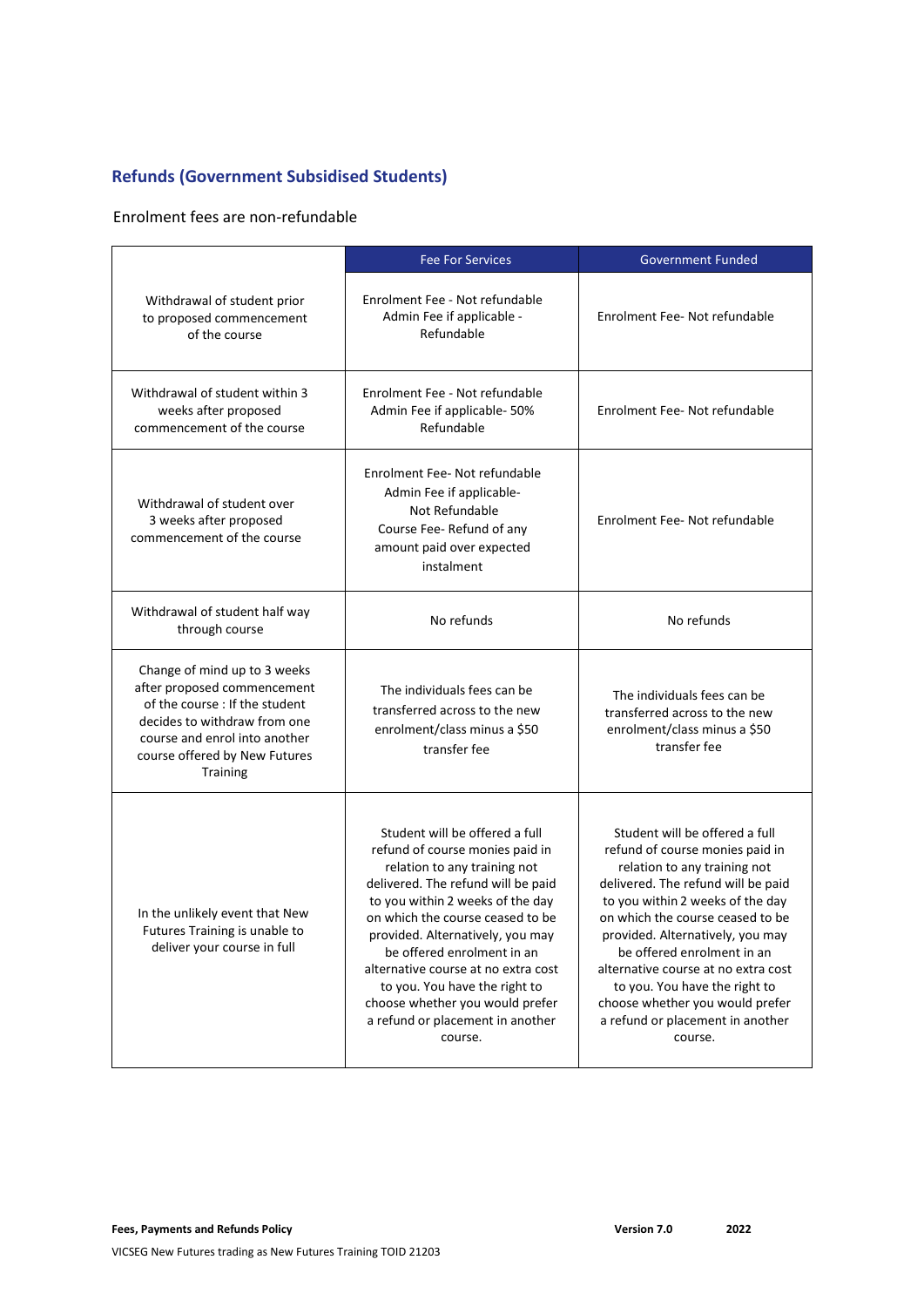# **Refund Process**

- To apply for a refund, students must complete the 'Withdrawal and Refund Application Form v3' located at Reception.
- Refunds for student default will be paid to the student's nominated bank account within 4 weeks of receipt of the *Refund Application Form v3*.
- Refunds may be made to another person upon written request from the student.

| <b>Products and Services</b>            | <b>Associated fees</b>                                                                                |
|-----------------------------------------|-------------------------------------------------------------------------------------------------------|
| Re-enrolment fee                        | Enrolment fee                                                                                         |
| Course extension fee                    | \$150-If student doesn't complete the course by<br>proposed end date a course extension fee may apply |
| Reprint-Certificate III, IV & Diploma   | \$35                                                                                                  |
| <b>Reprint-Short Course Certificate</b> | \$15                                                                                                  |
| Graded Certificate                      | \$80                                                                                                  |
| Crimcheck                               | \$30                                                                                                  |

Below are fee Below are fees for individuals who require a replacement copy of require a replacement copy of their resource.

| Certificate III ECEC - text book     | \$50           |
|--------------------------------------|----------------|
| Diploma ECEC - text book             | \$50           |
| Individual Support- text book        | \$50           |
| Individual Support - assessment book | \$5 (per book) |
| Disability - text book               | \$50           |
| First Aid - text book                | \$15           |
| CPR-training manual                  | \$10           |
| <b>CPR-face shield</b>               | \$5            |